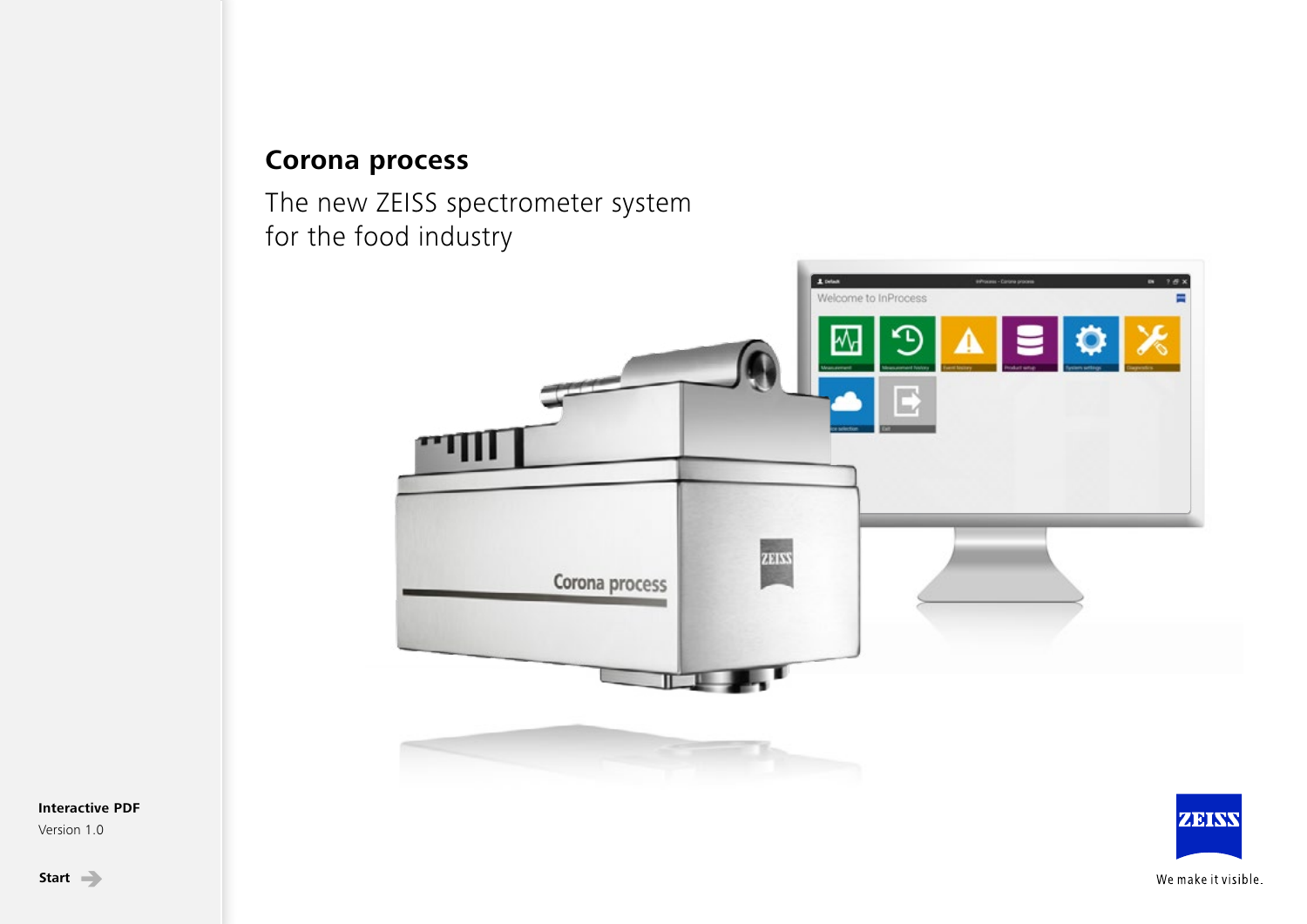### Trust needs reliability – quality needs ZEISS

#### <span id="page-1-0"></span>**Corona process**

The new ZEISS spectrometer system for the food industry

# **› Introduction Applications Measuring points Benefits Technology**

**Software** Technical specifications **Support** 

Spectrometer systems

Consumer confidence?

The real challenge for the food industry is to offer a product with consistent quality using raw materials which are themselves subject to ongoing natural fluctuations.

Our challenge was to develop a measuring system that efficiently inspects all relevant quality parameters in-line and enables the optimal control of the production process. The new Corona process measures quality parameters with ZEISS precision while additionally setting standards for economic efficiency, reliability and handling. Having over twenty years of experience in the measuring and analysis of processes, ZEISS is one of the world's leading manufacturers for in-line measurement

technology. Therefore, with the new Corona process we can provide our customers with a complete spectrometer system which fits the workflows of the food industry perfectly.

The new Corona process and the InProcess system software allows to control your process cost-efficiently and to the highest quality standards. To us, this is the meaning of ZEISS engineering.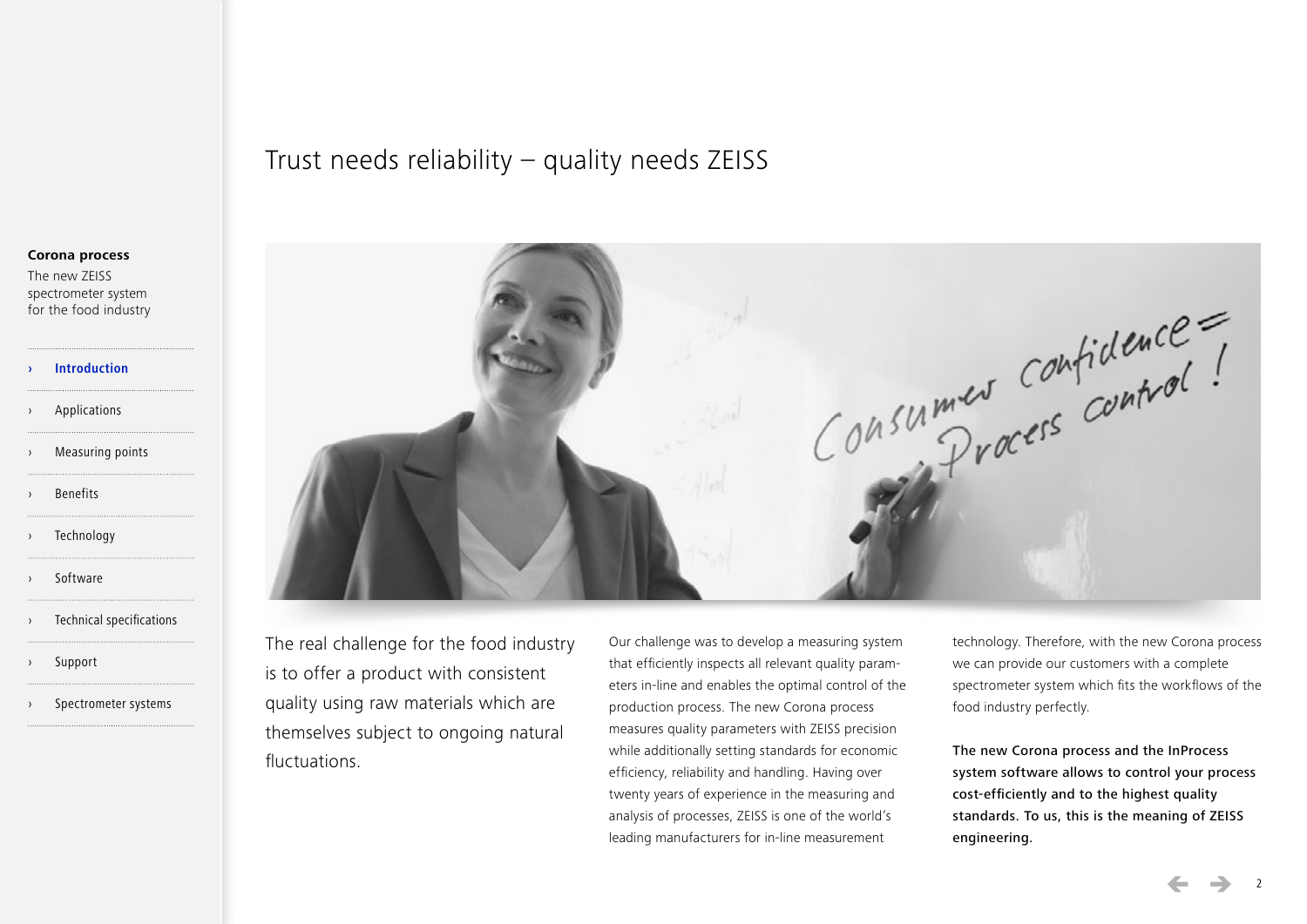### For the highest demands: **Corona process**

#### **Corona process**

The new ZEISS spectrometer system for the food industry

#### **[› Introduction](#page-1-0)**

| ١, | Applications            |
|----|-------------------------|
| ١, | <b>Measuring points</b> |
| ١  | <b>Benefits</b>         |
|    | Technology              |

**Software** 

- Technical specifications
- 
- **Support**
- 

Consistent high quality is an absolute must in complex processes. However, the requirements in the production environments are extremely high.



Spectrometer systems In order to ensure profitable production, process inspections and optimization take on major importance. The new Corona process enables the perfect coordination of your process steps and allows to get the maximum benefit out of the raw materials used, with minimal consumption of resources – especially energy and water.

Therefore, your manufacturing processes – and costs – are under control at all times. The careful use of resources and the avoidance of waste are also important factors in terms of the environmental scorecard. The new Corona process allows to put your economic and environmental claims into practice.

Corona process provides a sustainable complete solution comprising a spectrometer system, calibration and intuitive software which is optimally tailored to your workflow. We guarantee precision, highly comfortable use and reliability.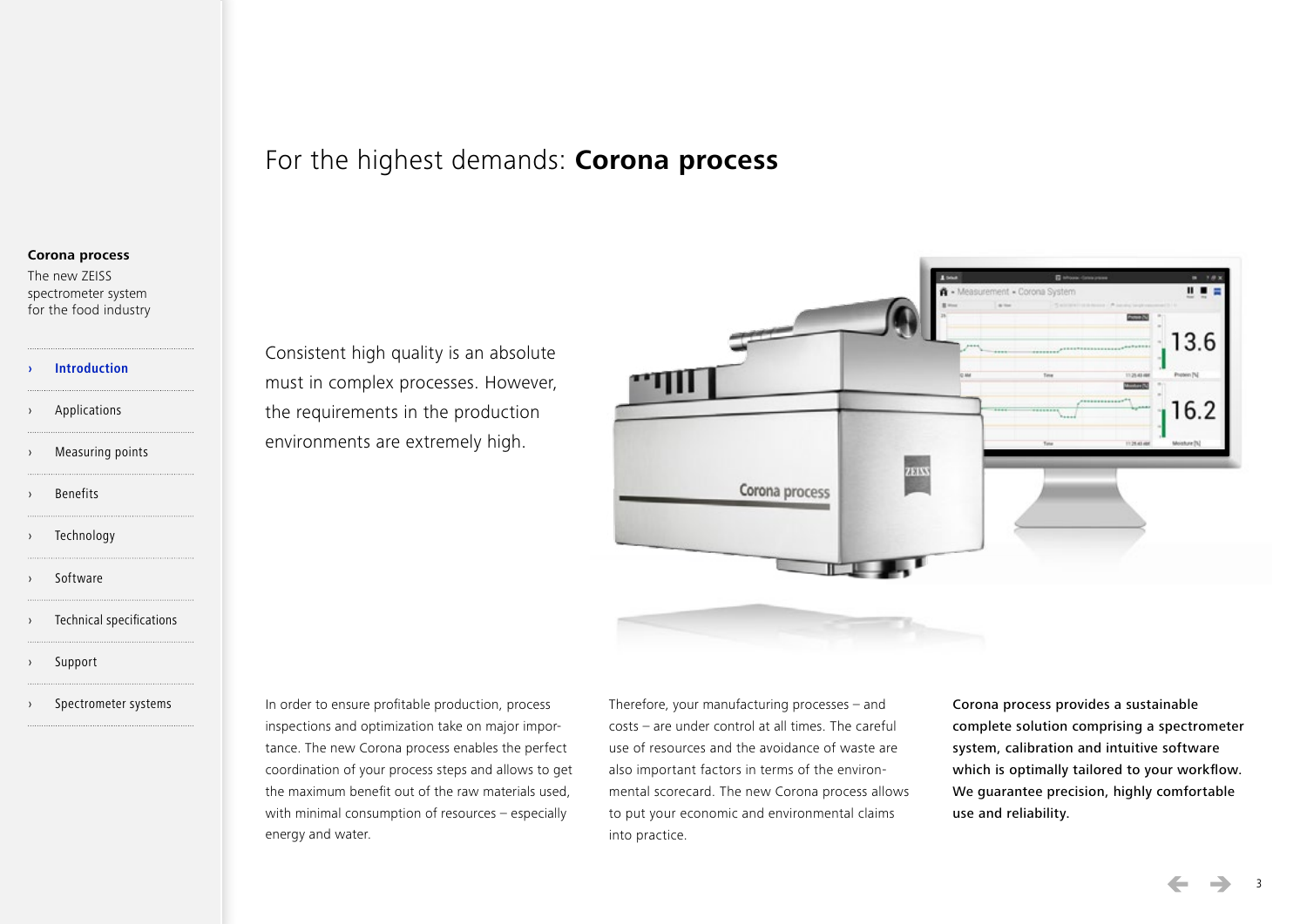# Where quality plays the leading role: **Corona process**

#### <span id="page-3-0"></span>**Corona process**

The new ZEISS spectrometer system for the food industry

[› Introduction](#page-1-0)

#### **› Applications**

- [› Measuring points](#page-5-0)
- 

[› Benefits](#page-6-0)

[› Technology](#page-8-0)

- **Software**
- 
- [› Technical specifications](#page-11-0)
- **Support**
- Spectrometer systems
- 

| Use      | analysis on the mixer                  |  |  |  |
|----------|----------------------------------------|--|--|--|
| Products | sausage meat for various types of      |  |  |  |
|          | sausage, minced meat                   |  |  |  |
|          | Parameters fat, lean meat, water, salt |  |  |  |
| Result   | compliance with formulas and legal     |  |  |  |

limit values

**Meat products**

| - - |                              |
|-----|------------------------------|
| Use | process and final inspection |
|     |                              |

**Dairy products**

**Products** raw milk, whey, milk and whey powder, butter, etc. **Parameters** fat, protein, moisture, fat-free dry mass **Result** process optimization, consistent product quality, waste reduction

**Vegetables**

| llse     | analysis during blanching            |  |  |  |
|----------|--------------------------------------|--|--|--|
| Products | peas, beans, broccoli, etc.          |  |  |  |
|          | Parameters degree of doneness, color |  |  |  |
| Result   | shortening of process time,          |  |  |  |
|          | waste reduction                      |  |  |  |

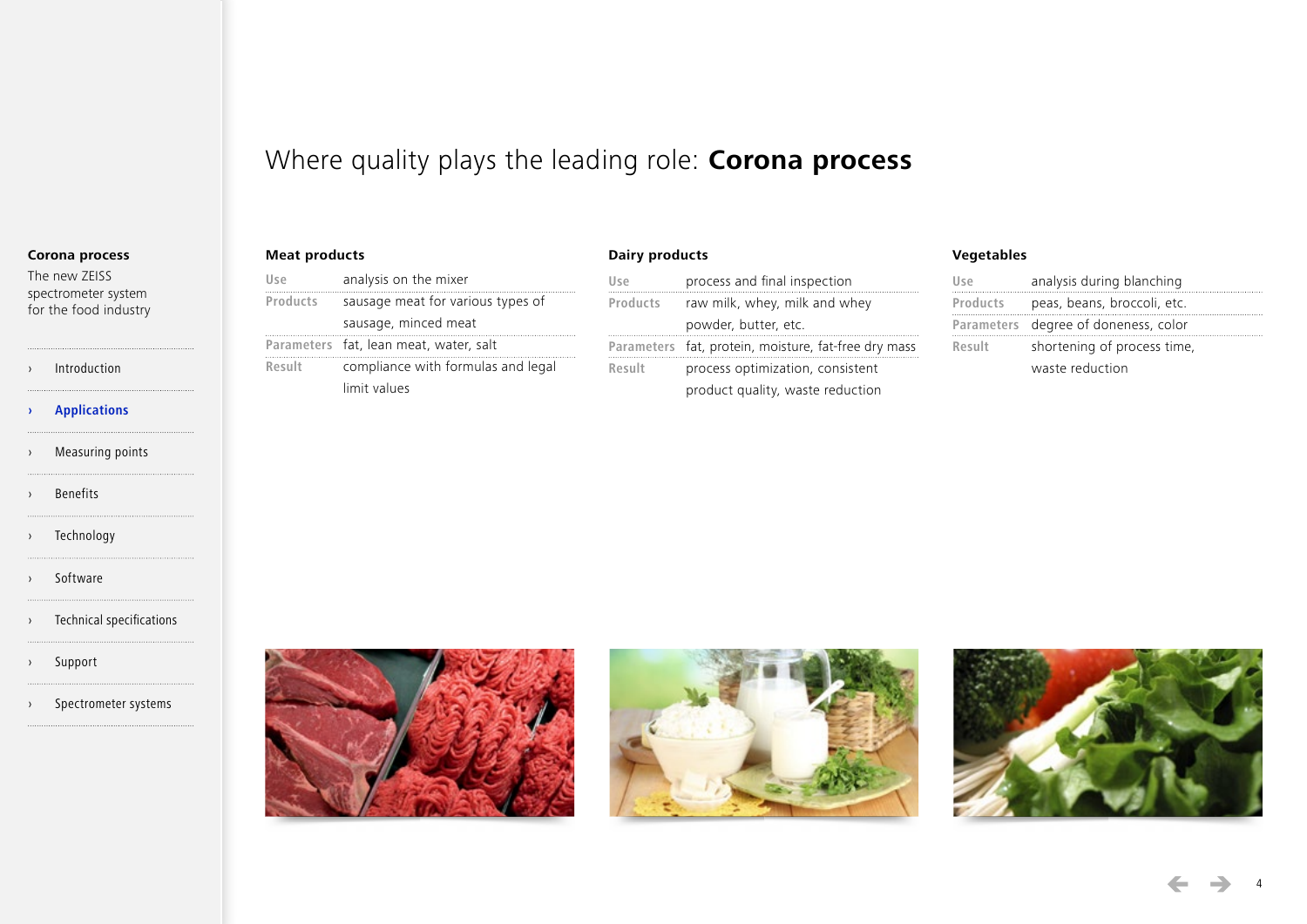#### **Corona process**

The new ZEISS spectrometer system for the food industry

[› Introduction](#page-1-0)

#### **[› Applications](#page-3-0)**

- [› Measuring points](#page-5-0)
- [› Benefits](#page-6-0)

[› Technology](#page-8-0)

- [› Software](#page-9-0)
- 
- [› Technical specifications](#page-11-0)
- [› Support](#page-12-0)
- 
- [› Spectrometer systems](#page-13-0)

### **Potato products**

| Use      | process control                               |
|----------|-----------------------------------------------|
| Products | fries, potato chips, potato-based             |
|          | finished products                             |
|          | Parameters color, moisture, fat, starch, salt |
| Result   | process optimization,                         |
|          | shortening of process time, reduction         |

of energy consumption

### **Coffee Use** analysis during roasting **Products** coffee beans **Parameters** degree of roasting and color **Result** optimization and control of roasting process and of the desired quality

### **Tobacco**

| Use      | inspection of incoming goods,        |  |  |  |
|----------|--------------------------------------|--|--|--|
|          | optimization and control of the      |  |  |  |
|          | manufacturing process                |  |  |  |
| Products | raw tobacco, fine cut, raw tobacco   |  |  |  |
|          | powder                               |  |  |  |
|          | Parameters moisture, nicotine, sugar |  |  |  |
| Result   | quality of raw materials, adherence  |  |  |  |
|          | to formula, increased productivity,  |  |  |  |
|          | traceability                         |  |  |  |



5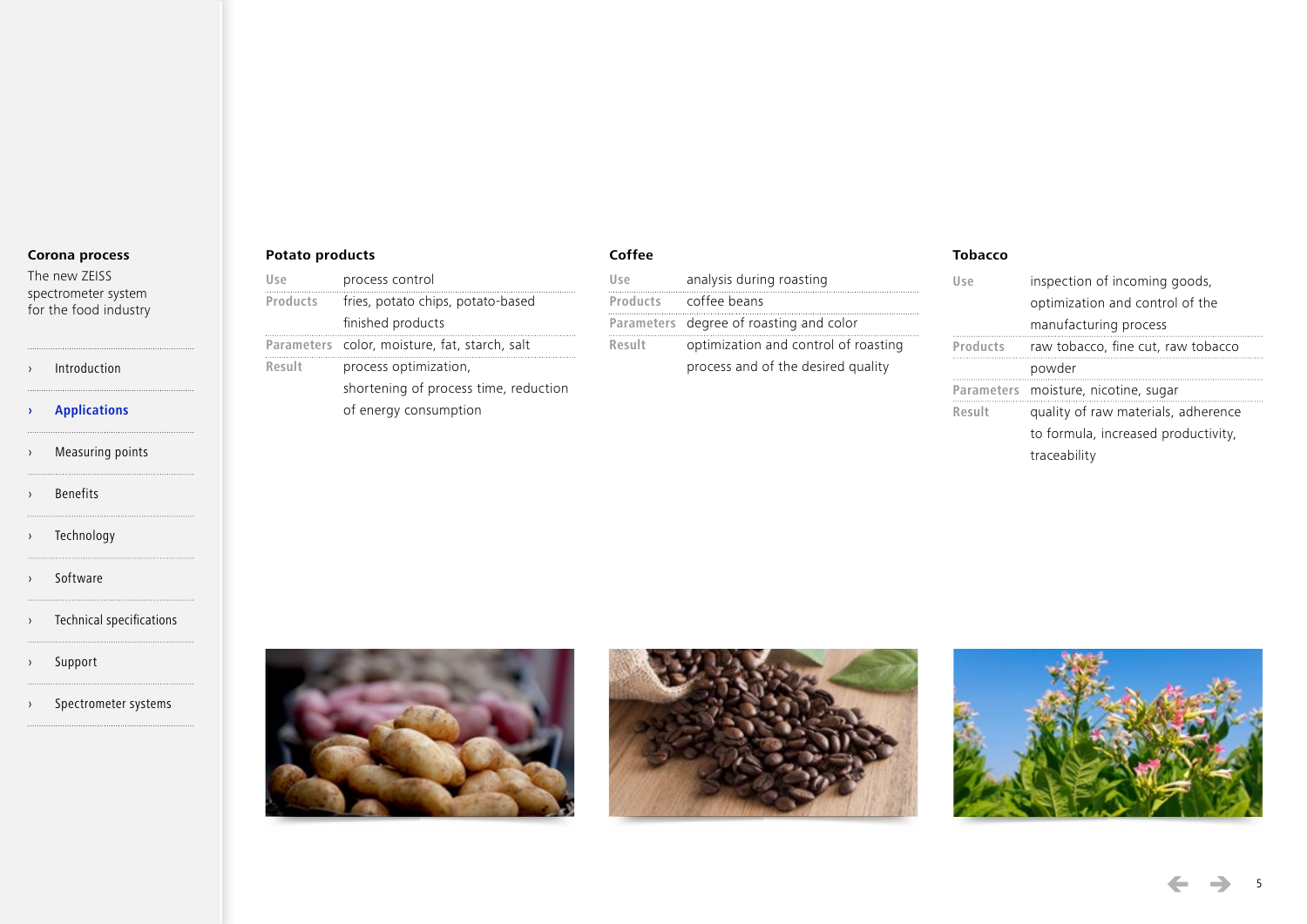## Reliable at every stage: **Corona process**

To ensure a consistent process flow, the entire process must be monitored at all stages. The new Corona process is designed in such a way that it can take on a very broad range of

#### <span id="page-5-0"></span>**Corona process**

The new ZEISS spectrometer system for the food industry

| Introduction |  |
|--------------|--|

|  | Applications |  |
|--|--------------|--|
|--|--------------|--|

```
› Measuring points
```

```
Benefits
```

```
Technology
```

| Software |
|----------|
|          |

|  | Technical specifications |
|--|--------------------------|
|  |                          |

- **Support**
- Spectrometer systems

### **Incoming goods**

measurement tasks.

Quality analysis of the raw materials **e.g.:** moisture, nicotine and sugar content of raw tobacco

Г

Therefore, it can be used at every stage in the production facility and plant control where quality is relevant – without the need for a laborious integration process. Rather than using different systems and technologies, you can now monitor and control

your process flow very simply using one complete system. The new Corona process works at every stage with the highest precision and ensures your process quality.

#### **Process**

Formula monitoring, process monitoring, final destination during product preparation

 $\overline{\phantom{a}}$ 

**e.g.:** degree of doneness of vegetables; dry matter, protein and fat content of milk products; composition of mixtures (e.g. sausage, sausage meat, dough)

#### **Final inspection**

 $\Box$ 

- Monitoring and inspection of the finished product
- **e.g.:** color of baked goods, moisture content and color of flour and other dry products

#### **Waste disposal**

Evaluation of waste/ residual materials

**e.g.:** dry matter and residual fat content in oil cakes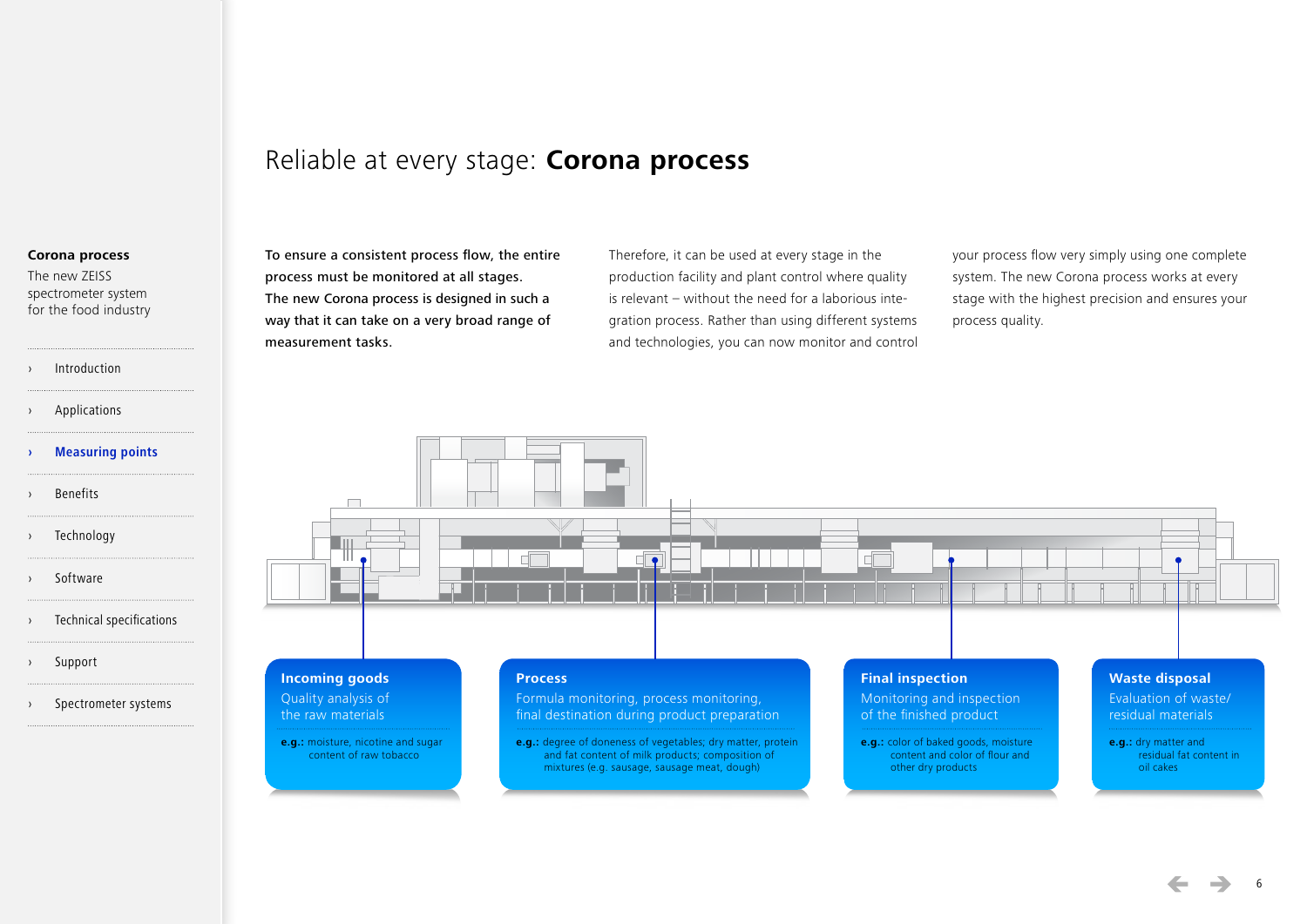## Fully equipped to provide top performance: **Corona process**

#### <span id="page-6-0"></span>**Corona process**

The new ZEISS spectrometer system for the food industry

**Introduction Applications Measuring points › Benefits**

**Technology Software** 

- Technical specifications
- **Support**
- Spectrometer systems



Developed with the competence and years of experience of ZEISS in process technology, Corona process is the most intelligent complete spectrometer system for the food industry. It meets all necessary requirements at the highest level.

Perfectly coordinated components combined with new ZEISS ProcessAssist® systems make

Corona process one of the safest complete spectrometer systems. The quality parameters which are relevant for your process can be measured even more comfortably using the ZEISS ProcessAssist®.

Corona process warns you if critical limit values are being exceeded and a reaction is required immediately. The automatic logging of the environmental conditions always ensures reliable measuring

results regardless of the sample height, temperature, air humidity or vibrations. If necessary, it also controls internal referencing. To avoid down time, bulb functioning is also monitored automatically. If a bulb fails, the second full-power bulb is deployed immediately and the Corona process can continue its tasks uninterrupted.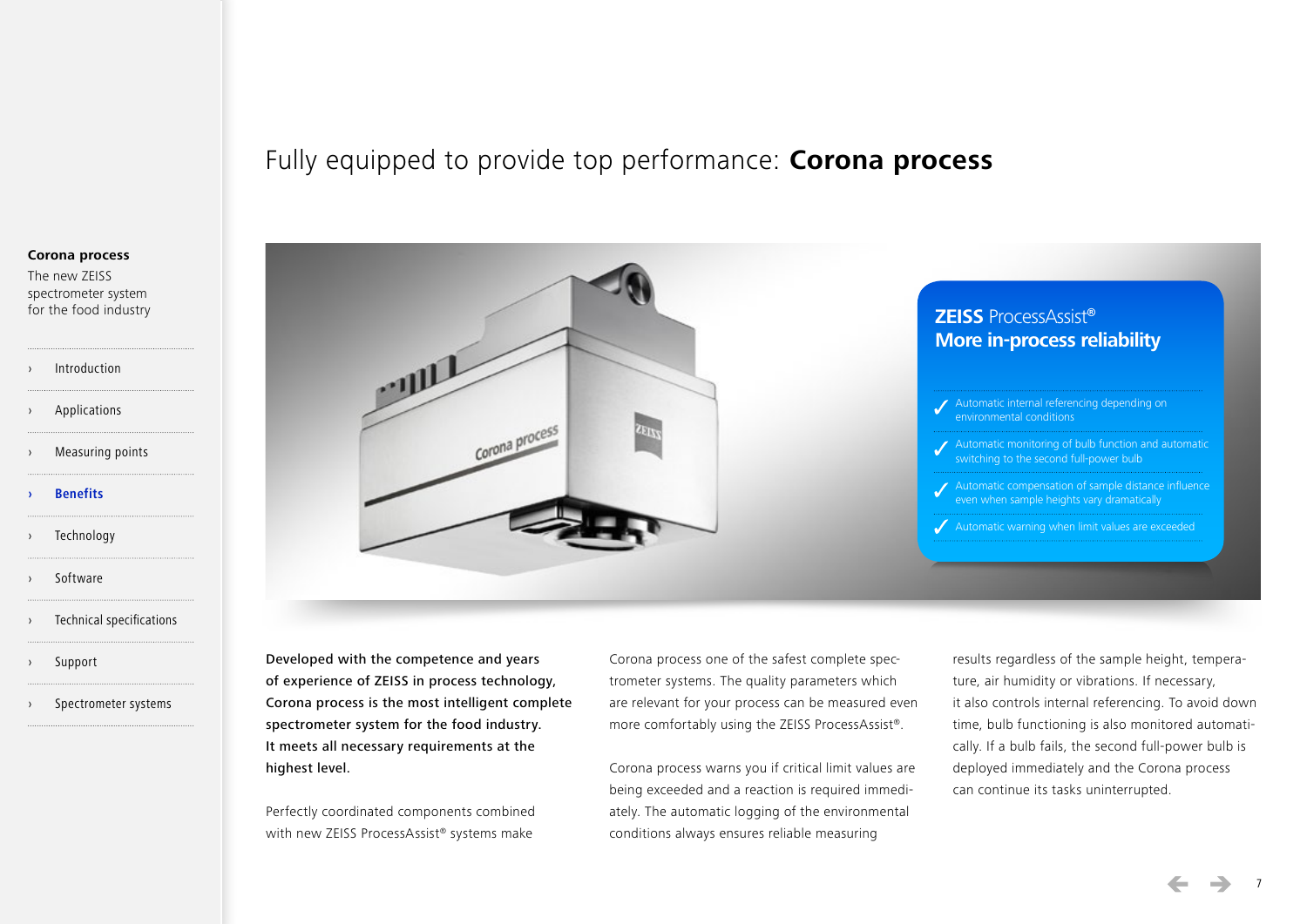## Guaranteed process reliability: **Corona process**

#### **Corona process**

The new ZEISS spectrometer system for the food industry

**Introduction** 

**Applications** 

```
Measuring points
```
#### **[› Benefits](#page-6-0)**

- **Technology**
- 
- **Software**
- Technical specifications
- 
- **Support**
- Spectrometer systems

Every process is different and has its own very unique conditions – some of which may be extreme. However, for the new Corona process this is not a problem. The large spectral range which covers the visible and the near infrared range enables a broad spectrum of applications. With its compact build, Corona process may be easily integrated into any technological process. The optics, spectrometer, electronics and referencing are all located in the same housing together with the measurement head, so that only one installation site is required. Since there is no need to use light guides, influencing and losses do not occur. Thanks to its stainless steel housing, Corona process not only looks good, it also meets all hygiene requirements. This measuring system boasts excellent longterm stability and does not require frequent external calibration.

At a distance of 80 to 600 mm from the sample, it measures with the same accuracy all the time. This is unaffected by temperature fluctuations from  $-10$  to  $+50$  °C. Corona process is protected against shock and vibrations and delivers analysis data reliably in all process environments. The bulbs have a total service life of 20,000 hours – making them fit for continuous operation for two years. In addition, the new Corona process requires remarkably little maintenance.

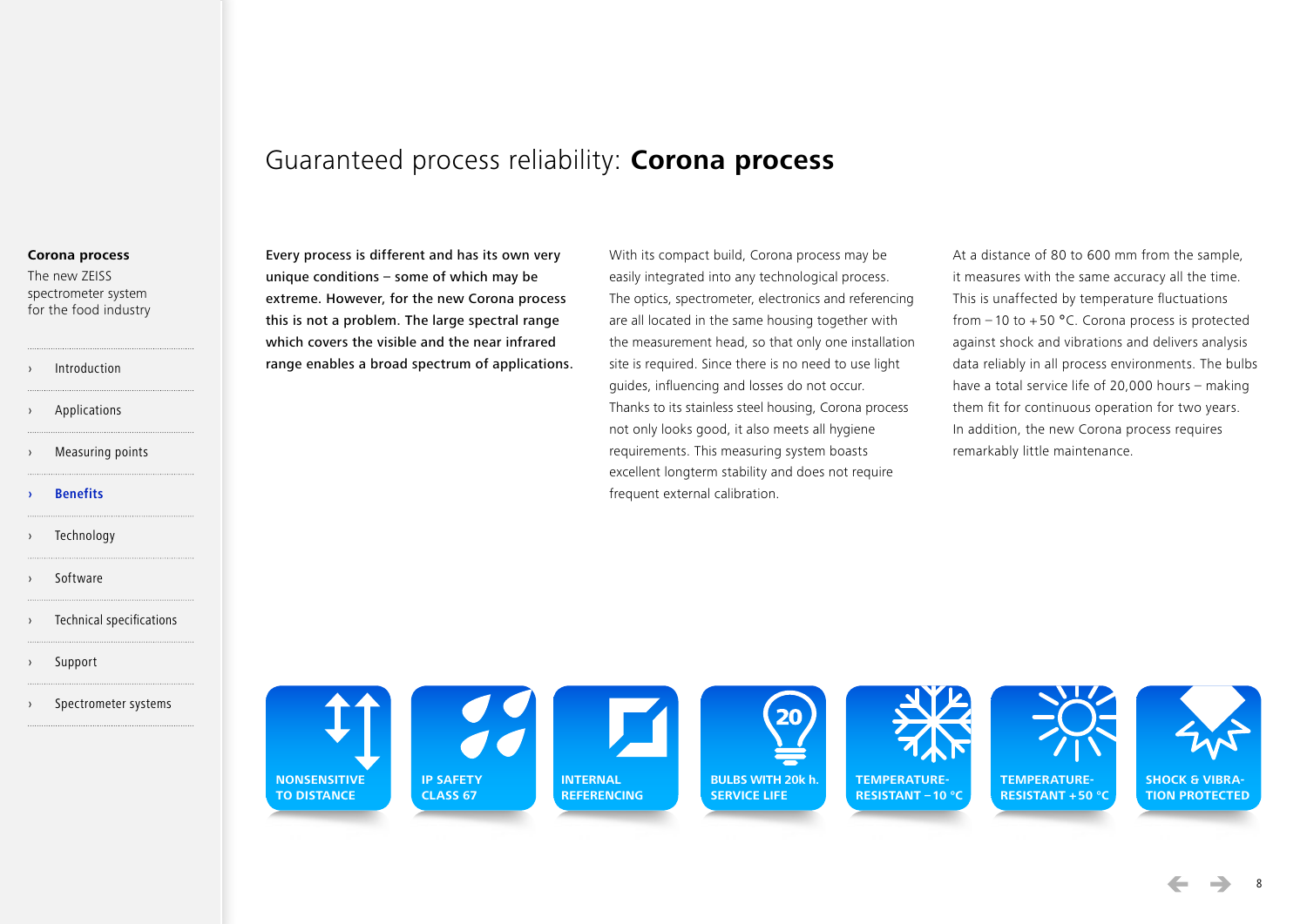# Perfectly configured: **Corona process**

#### <span id="page-8-0"></span>**Corona process**

The new ZEISS spectrometer system for the food industry

**Introduction** 

[› Applications](#page-3-0)

[› Measuring points](#page-5-0)

[› Benefits](#page-6-0)

### **› Technology**

- 
- **Software**
- [› Technical specifications](#page-11-0)
- 
- **Support**
- Spectrometer systems





#### **Spectrometer**

- **•** plane grating spectrometer (PGS)
- **•** monolithic miniature spectrometer (MMS)
- **n** internal referencing

#### **Probe**

- **•** non-sensitive to distance variation
- **•** redundant halogen lamp

### **Housing**

- stainless steel housing according to hygiene standards
- **•** IP67, ATEX zone 21/22
- $\blacksquare$  simple and customized assembly

#### **Interfaces**

- **•** innovative plug design
- **•** ethernet, digital ins and outs, 24 V power supply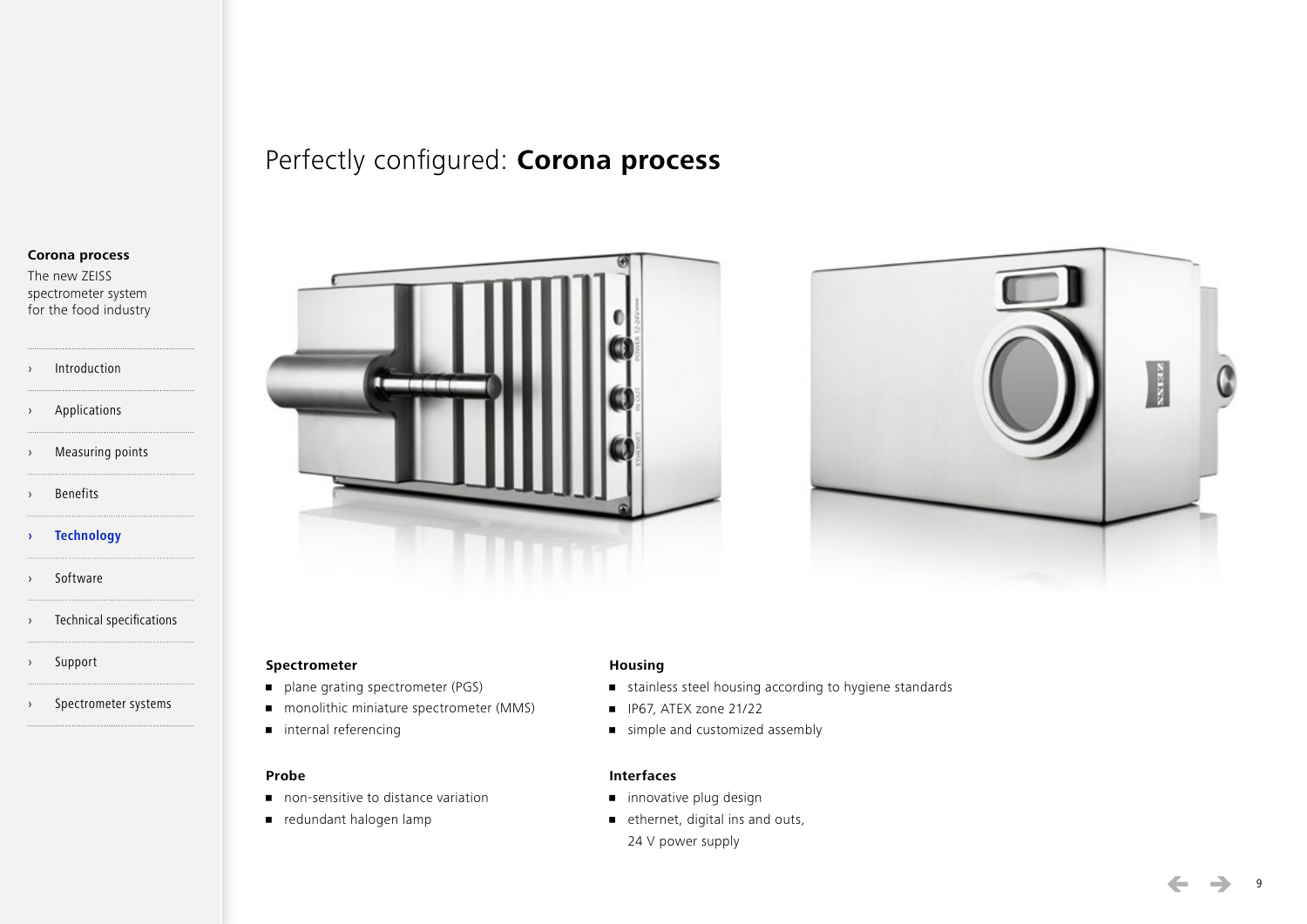# The name says it all: **InProcess**

#### <span id="page-9-0"></span>**Corona process**

The new ZEISS spectrometer system for the food industry

- **Introduction Applications**
- [› Measuring points](#page-5-0)
- 
- **Benefits**
- [› Technology](#page-8-0)

- **› Software**
- 
- [› Technical specifications](#page-11-0)
- 
- **Support**
- 
- Spectrometer systems



The user interface is based on touchscreenoptimized icon menus and seems familiar to users even at first sight. It features intuitive, effective software design with clear structures and differentiated user management.

Individual sequences, calculations and representation forms can be configured based on personal requirements. An OPC interface is available for each InProcess installation. This enables easy integration into your process and/or overarching software. InProcess additionally provides an open software interface and supports calibrations created using standard chemometric software, e.g. Grams, Unscrambler or Ucal.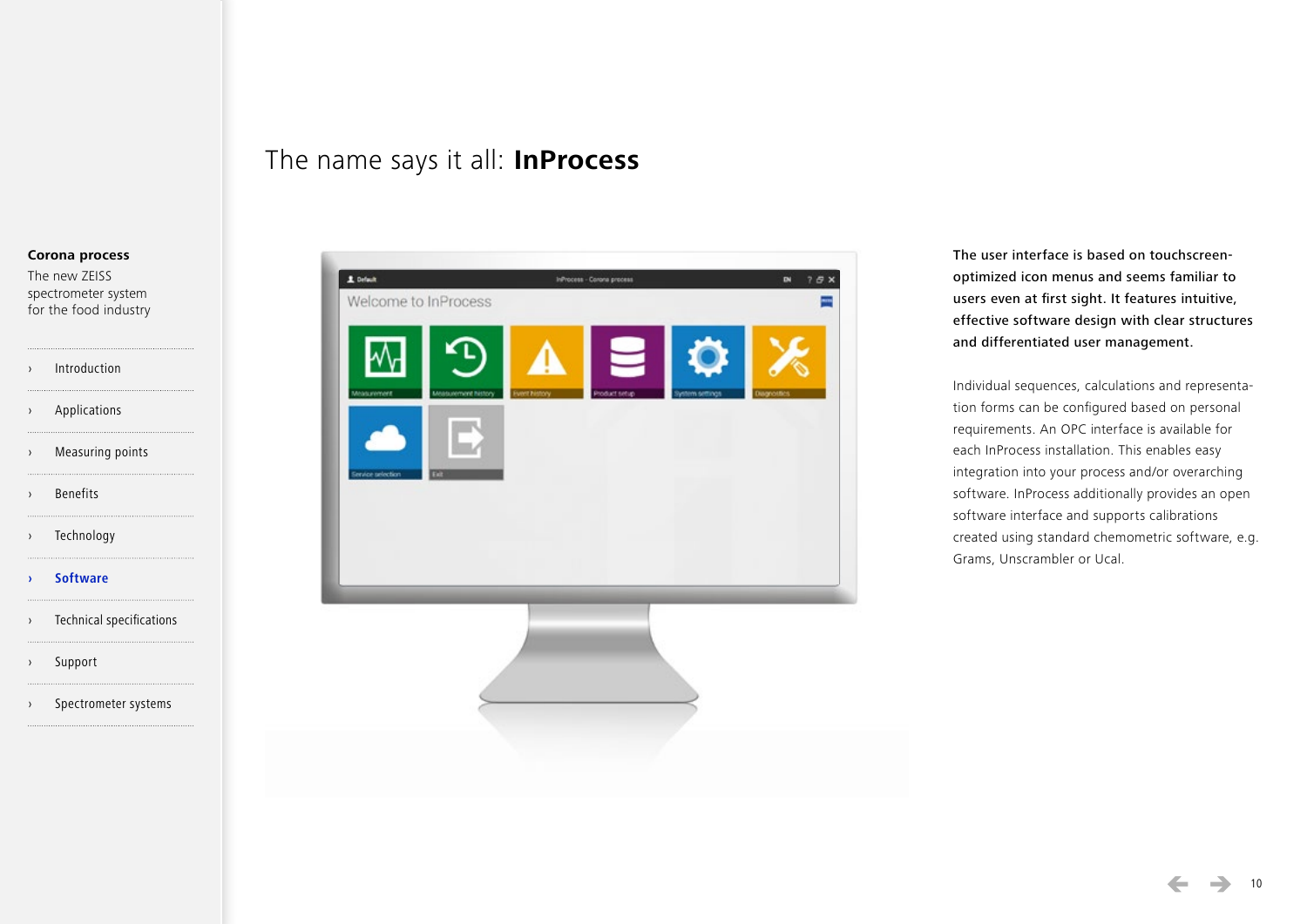# Simple, intuitive, efficient: **InProcess**

**•** available in various languages (English, French, German, Italian, Portuguese, Spanish), other

**•** more than one spectrometer can be controlled

**E** support of calibrations (chemometric models) created using standard chemometric software

**•** setup of individual user groups with different

such as GRAMS, Unscrambler or UCAL • filter function for the elimination of implausible

**General**

languages to follow

simultaneously

spectra

**User management**

access levels

Welcome to InProcess

#### **Corona process**

The new ZEISS spectrometer system for the food industry

- 
- **Introduction**
- **Applications**
- **Measuring points**
- **Benefits**
- **Technology**
- **[› Software](#page-9-0)**
- Technical specifications
- **Support**
- 
- Spectrometer systems

#### **Measurement**

- $\blacksquare$  the measurement can be displayed as spectrum, value or trend
- automatic warning when limit values are exceeded (definition of limit values and warning levels)
- **•** measurement can be started automatically
- use of pre-defined products or creation of user's own products as desired
- **•** creation of user's own measuring runs, calculations and views

#### **Integration**

- communication via OPC for integration into production line control
- control of events via digital ins/outs

#### **Measuring history**

- **a** access to all historic measuring and referencing results
- data export of spectra, measurement values and sample information

#### **Diagnostics**

 $9.783$ 

 $\mathbf{H}$   $\mathbf{H}$   $\mathbf{H}$ 

13.6

16.2

Montere Po

- completion of a self-test for inspection of spectrometer's functionality
- $\blacksquare$  simple provision of all important information regarding servicing at the touch of a button





### 11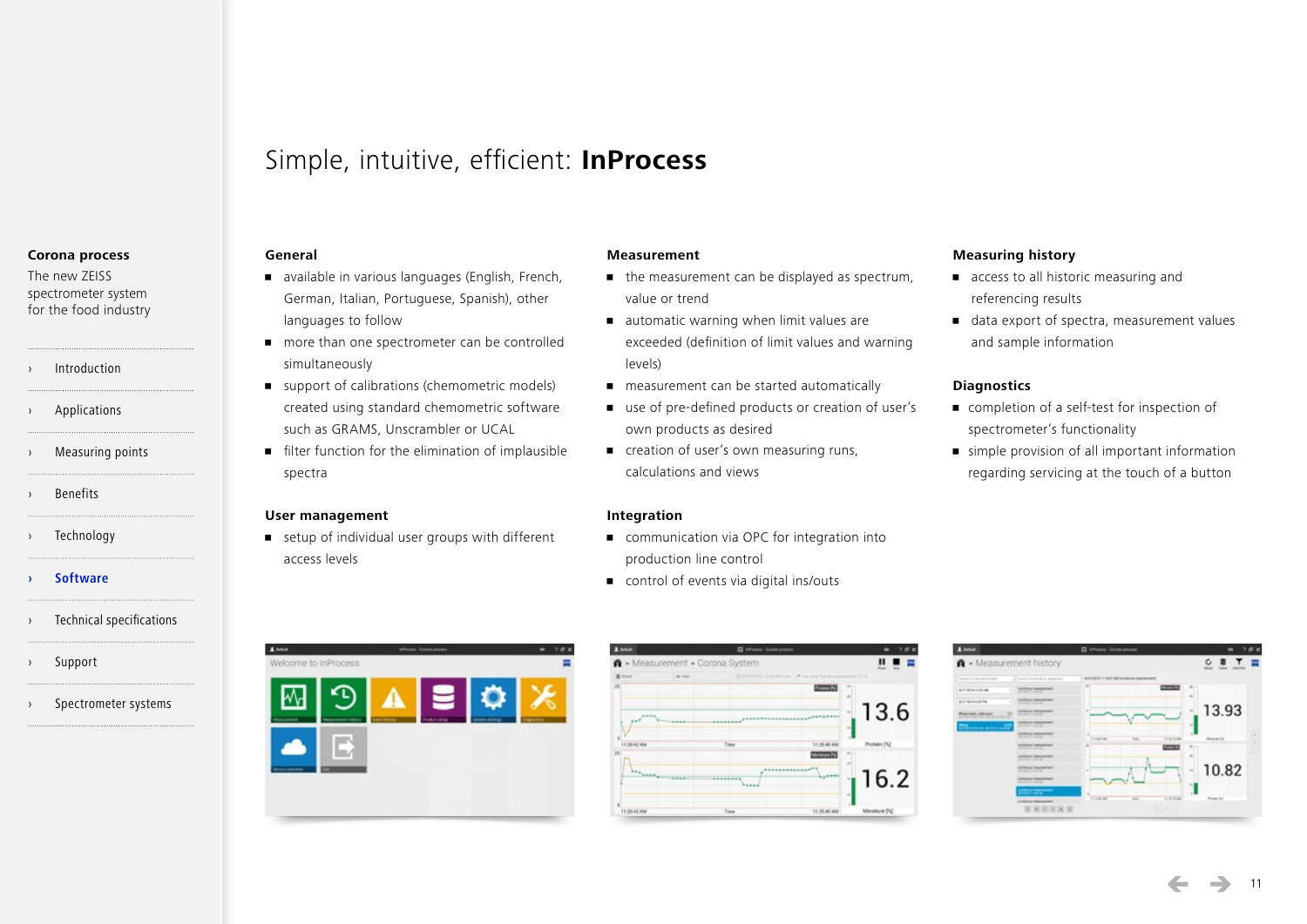# Technical specifications

#### <span id="page-11-0"></span>**Corona process**

The new ZEISS spectrometer system for the food industry

[› Introduction](#page-1-0)

[› Applications](#page-3-0)

[› Measuring points](#page-5-0)

[› Benefits](#page-6-0)

[› Technology](#page-8-0)

[› Software](#page-9-0)

**› Technical specifications**

[› Support](#page-12-0)

[› Spectrometer systems](#page-13-0)

|                                                   | Corona process                               |
|---------------------------------------------------|----------------------------------------------|
| Usable spectral range                             | 380 nm $-$ 1650 nm                           |
| Spectral resolution (half width at tenth maximum) | $\leq 10$ nm                                 |
| Wavelength accuracy                               | $\leq 1.0$ nm                                |
| <b>Measuring distance</b>                         | $80$ mm $-600$ mm                            |
| Large measuring spot                              | $> 30$ mm                                    |
| Light source, service life of bulb                | 2 halogen bulbs (1 redundant), each 10,000 h |
| Housing size W x H x D                            | $360 \times 160 \times 220$ mm <sup>3</sup>  |
| Weight                                            | 15 kg                                        |
| <b>Protection class</b>                           | IP67, ATEX zone 21/22                        |
| Operating temperature                             | $-10$ °C to +50 °C                           |
| Warm-up time                                      | $<$ 30 min                                   |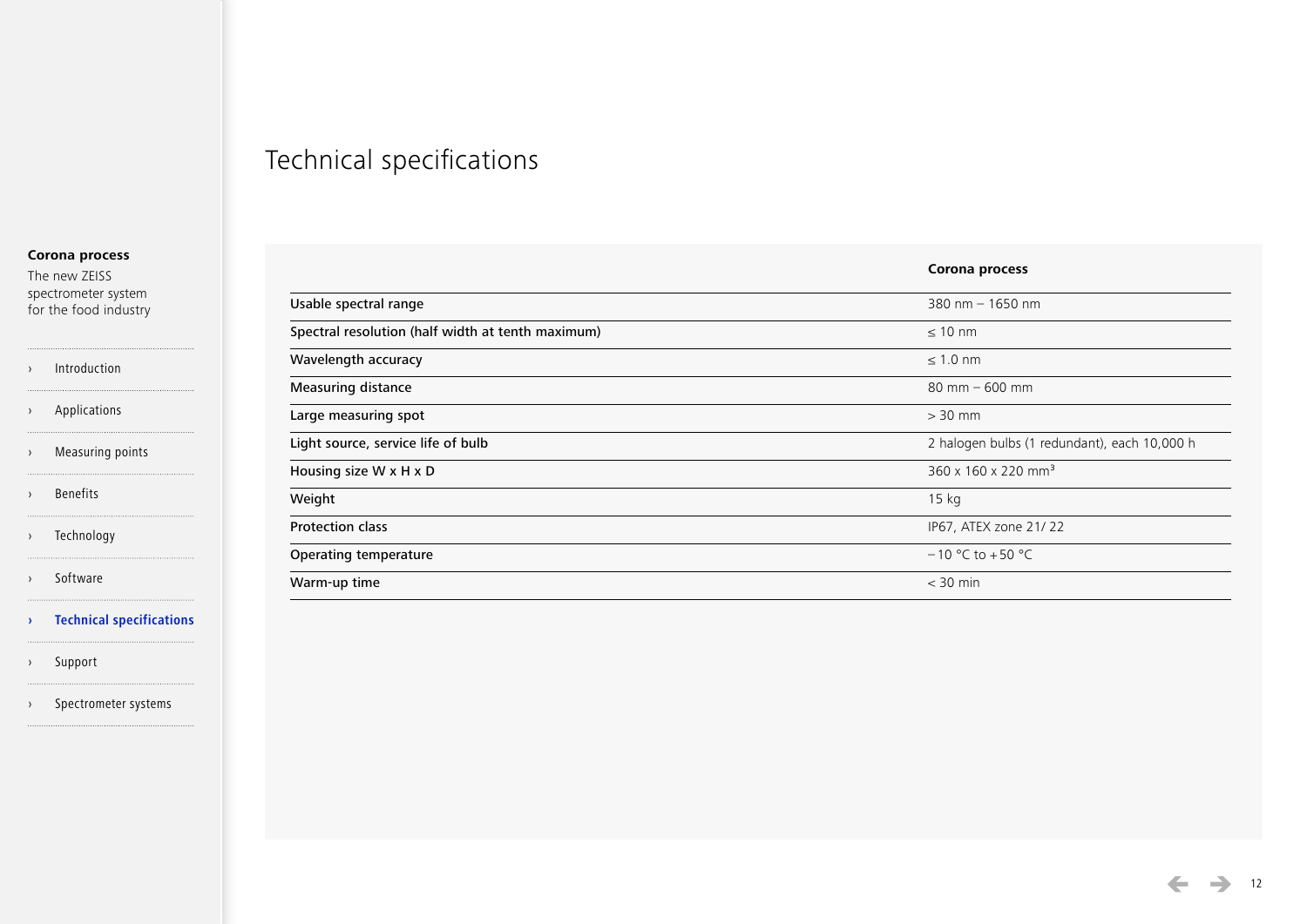## Support for your customized solution as well: **ZEISS service**

#### <span id="page-12-0"></span>**Corona process**

The new ZEISS spectrometer system for the food industry

| $\mathcal{E}$ | Introduction             |
|---------------|--------------------------|
| ١,            | Applications             |
| $\mathcal{E}$ | Measuring points         |
| $\mathcal{E}$ | Benefits                 |
| $\mathcal{E}$ | Technology               |
| $\mathcal{E}$ | Software                 |
| $\mathcal{E}$ | Technical specifications |
| ,             | <b>Support</b>           |

Spectrometer systems



Our dedicated team of sales and service employees who are at your disposal in our subsidiaries and our well-structured global dealer network enables fast and expert support and assistance. Global ZEISS service offers flexible on-site support via telephone or Internet.



#### **What we offer:**

- **•** solutions that are tailored to your needs
- customized optimization and extension of your systems through personal consultation
- **•** expert on-site support
- **•** remote support via telephone, email and Internet
- **•** promptness ensured through the optimal deployment planning of our experienced employees
- **•** customized maintenance and service agreements



Protect your investment and ask for a service agreement that is tailored to your needs. This allows to ensure optimal performance and lengthens your ZEISS product's service life. Thus, your ZEISS product will guarantee reliable and precise results year after year, day in, day out.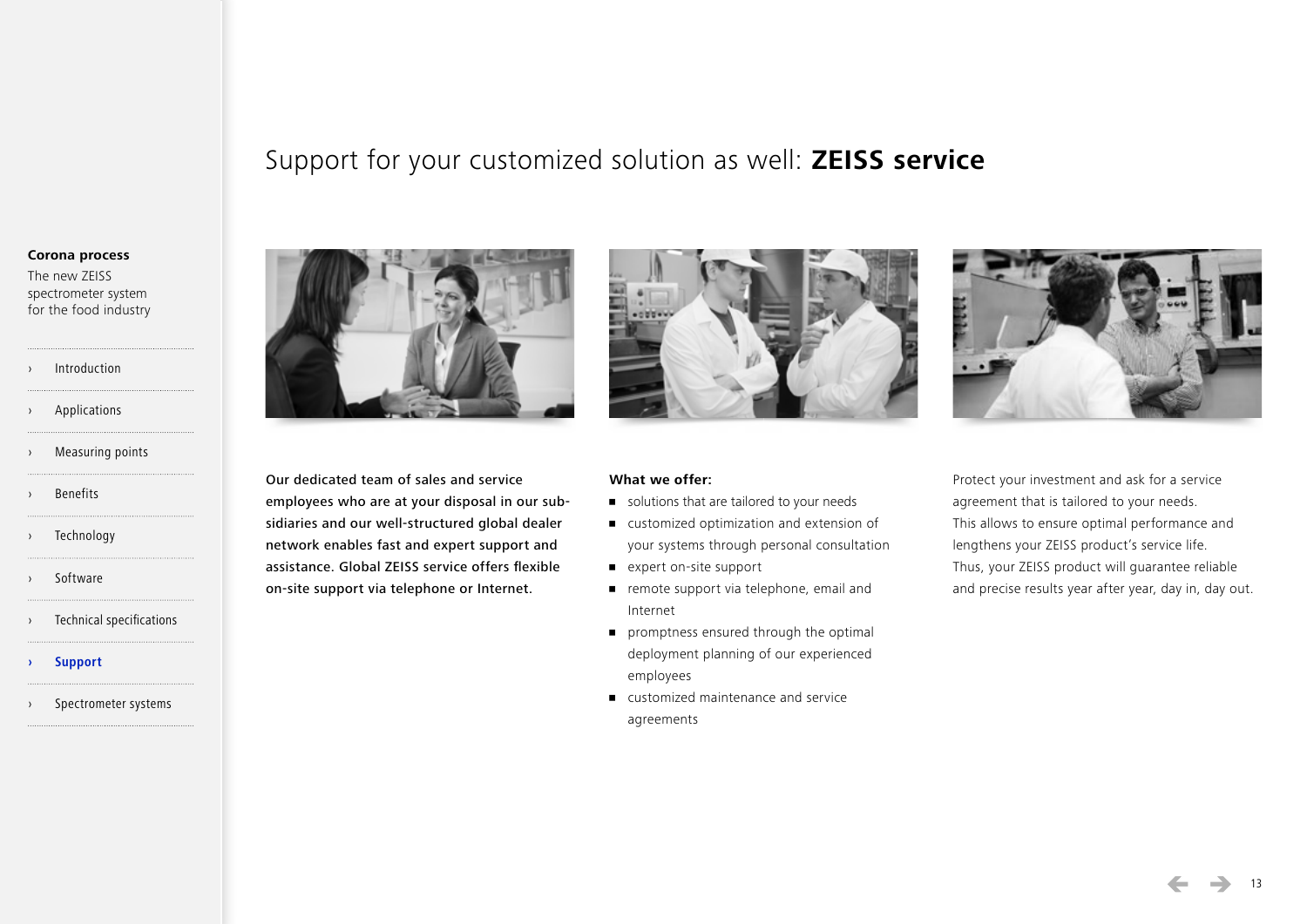# Superior in process: **ZEISS spectrometer systems**

#### <span id="page-13-0"></span>**Corona process**

- The new ZEISS spectrometer system for the food industry
- **Introduction**
- **Applications**
- **Measuring points**
- **Benefits**
- **Technology**
- **Software**
- Technical specifications
- 
- **Support**
- **› Spectrometer systems**



### **Corona extreme**

- **•** compact NIR in-line spectrometer to measure ingredients
- **•** measurement directly in material flow (contact probe)
- high measuring frequency due to optimized optical design
- $\blacksquare$  simple system integration through intuitive software design
- also available with embedded-PC
- dust- and water-proof and protected against powerful jets of water
- **•** IP67 and ATEX Zone 21/22 protection class
- **•** stainless steel housing optional





### **Corona Plus Remote**

- wide range of spectrometer modules from 380 nm to 2150 nm
- **•** highly sensitive
- **•** excellent linearity, low noise
- probes with light guides for difficult to access installation sites
- $\Box$  can be used flexibly
- **•** robust housing
- 100 % process-suited



### **MCS 600**

- **•** rack system for maximum demands
- **•** process suited with protective housing
- **•** maximum flexibility
- wide wave length range of bulb and spectrometer modules (from 195 nm to 2150 nm)
- **•** compatible with all fibre-coupled probes (transmission, reflection, ATR, etc.)
- **•** compatible with InProcess software
- high-end electronics